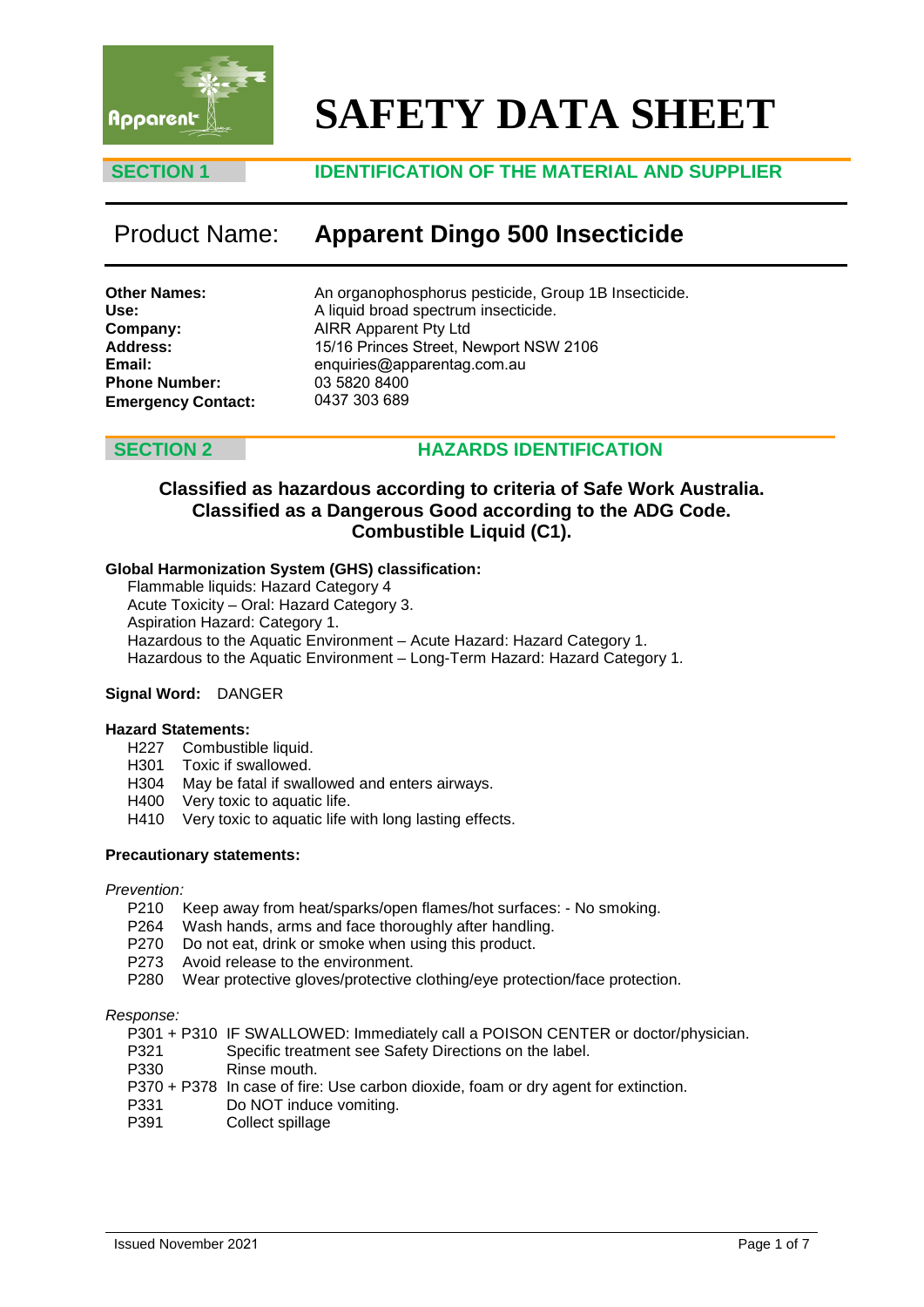# **SECTION 2 HAZARDS IDENTIFICATION** (Continued)

#### Storage:

P403 + P235 Store in a well-ventilated place. Keep cool Store locked up.

### *Disposal:*

P501 Dispose of contents/container in accordance with national regulations.









### **SECTION 3 COMPOSITION/INFORMATION ON INGREDIENTS**

| Ingredients:                                     |                   |                   |
|--------------------------------------------------|-------------------|-------------------|
| <b>CHEMICAL</b>                                  | <b>CAS NUMBER</b> | <b>PROPORTION</b> |
| Chlorpyrifos                                     | 2921-88-2         | 500 g/L           |
| Hydrocarbon liquid                               | 64742-94-5        | 495 a/L           |
| Other ingredients determined not to be hazardous |                   | <b>Balance</b>    |

# **SECTION 4 FIRST AID MEASURES**

### **FIRST AID**

- **Ingestion:** If swallowed do NOT induce vomiting. Wash mouth with water. If poisoning occurs, contact a Doctor or Poisons Information Centre. Phone 131 126. If swallowed, activated charcoal may be advised. Give atropine if instructed.
- **Eye contact:** Immediately hold eyes open and flood gently with clean water. Ensure irrigation under eyelids by occasionally lifting them. Do not try to remove contact lenses unless trained. If irritation persists, seek medical advice.
- **Skin contact:** Immediately wash skin with soap and water to remove chemical. Remove contaminated clothing. If skin is irritated, seek medical advice. Launder contaminated clothing before re-use.
- **Inhalation:** Remove to fresh air and observe until recovered. If effects persist, seek medical advice. In severe case, symptoms of pulmonary oedema can be delayed up to 48 hours after exposure.

**Advice to Doctor:** Chlorpyrifos is an anti-cholinesterase compound. Atropine by injection, is the preferred antidote. Oximes, such as 2-PAM/Protopam, may be therapeutic if used early; however, use only in conjunction with atropine. If exposed, plasma and red blood cell cholinesterase tests may indicate significance of exposure (baseline data are useful). Treatment of exposure should be directed at the control of symptoms and the clinical condition of the patient. This product also contains aromatic solvents which may produce a chemical pneumonitis; therefore, vomiting is not recommended, and lavage requires intubation. Activated charcoal and cathartics will assist gastrointestinal tract evacuation.

### **SECTION 5 FIRE FIGHTING MEASURES**

**Specific Hazard:** Combustible liquid (C1). Flash point > 62°C.

**Extinguishing media:** Extinguish fire using carbon dioxide, foam or dry agent. If not available, use waterfog or fine water spray but ensure all runoff is contained. Contain all runoff.

**Hazards from combustion products:** There is a risk of an explosion from this product if commercial quantities are involved in a fire. On heating will emit toxic fumes. Firefighters to wear self-contained breathing apparatus and suitable protective clothing if risk of exposure to vapour or smoke.

**Precautions for fire-fighters and special protective equipment:** Isolate fire area. Evacuate downwind residents. Wear full protective clothing and self contained breathing apparatus. Do not breathe smoke or vapours generated.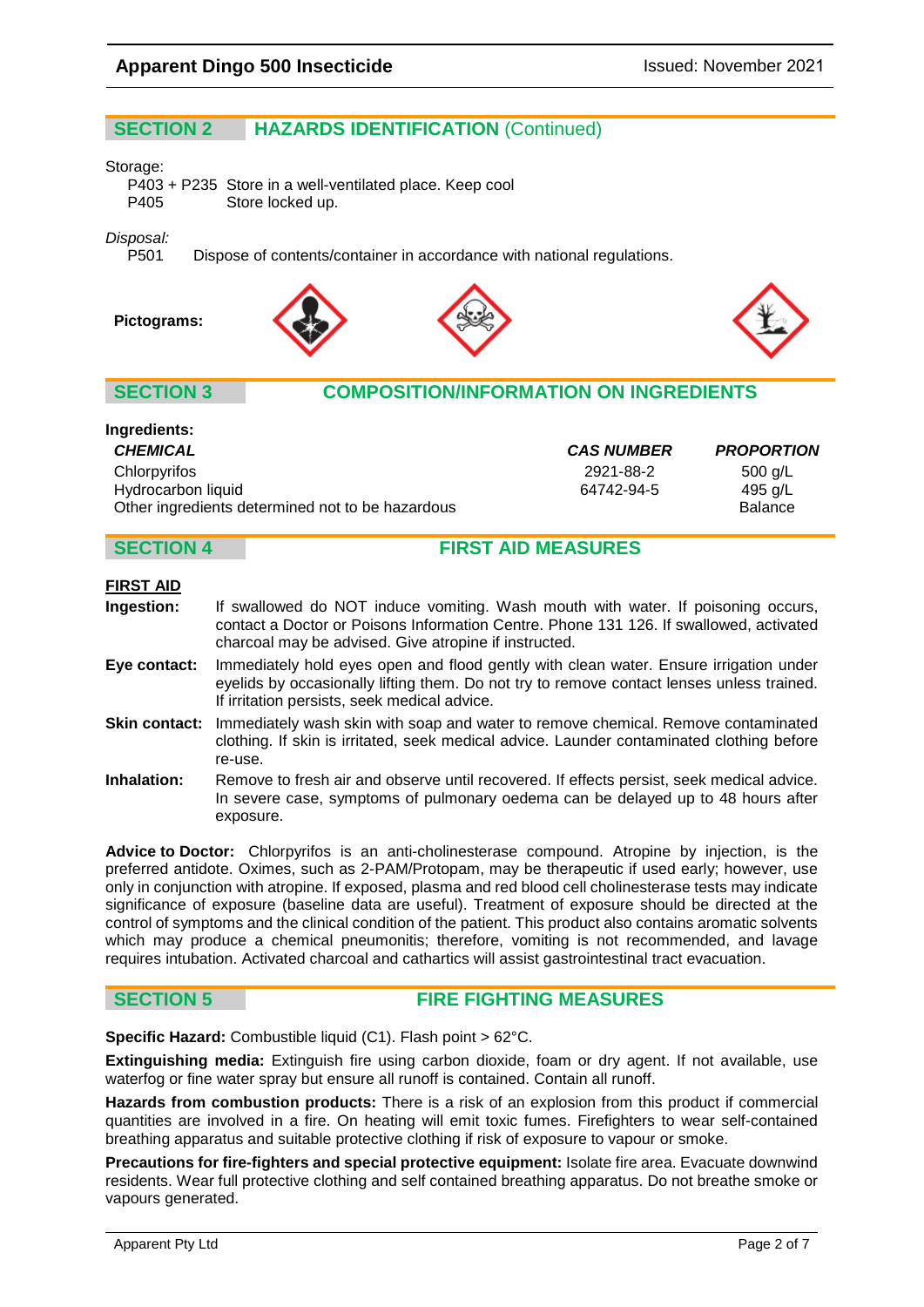# **SECTION 6 ACCIDENTAL RELEASE MEASURES**

**Emergency procedures:** Extinguish all sources of ignition. Wear chemical resistant clothing buttoned to the neck and wrist and a washable hat, elbow-length PVC gloves, goggles, chemical resistant footwear and a half facepiece respirator with combined dust and gas cartridge. In the case of spillage, stop leak if safe to do so, and contain spill. Prevent spillage entering drains or watercourses. Contain and absorb spilled material with absorbent material such as sand, clay, cat litter or material such as vermiculite. Collect recoverable product for use as labelled on the product. Vacuum, shovel or pump contaminated spilled material into an approved container and dispose of waste as per the requirements of Local or State Waste Management Authorities. Keep out animals and unprotected persons.

**Material and methods for containment and cleanup procedures:** To clean spill area, tools and equipment, wash with a solution of soap, water and acetic acid/vinegar. Follow this with a neutralisation step of washing the area with a bleach or caustic soda ash solution. Finally, wash with a strong soap and water solution. Absorb, as above, any excess liquid and add both solutions to the drums of waste already collected.

# **SECTION 7 HANDLING AND STORAGE**

**Precautions for Safe Handling:** No smoking, eating or drinking should be allowed where material is used or stored. Keep out of reach of children. Product is poisonous if absorbed by skin contact, inhaled or swallowed. Repeated exposure may cause allergic disorders. Repeated minor exposure may have a cumulative poisoning effect. Will irritate the eyes and skin. Avoid contact with the eyes and skin. Do not inhale vapour or spray mist. When opening the container, preparing the spray and using the prepared spray, wear chemical resistant clothing buttoned to the neck and wrist and a washable hat, elbow-length PVC gloves, goggles, chemical resistant footwear and a half facepiece respirator with combined dust and gas cartridge. If clothing becomes contaminated with product or wet with spray, remove clothing immediately. If product on skin, immediately wash area with soap and water. If product is in the eyes, wash it out immediately with water. After using and before eating, drinking or smoking, wash hands, arms and face thoroughly with soap and water. After each day's use, wash gloves, goggles, respirator (and if rubber wash with detergent and warm water) and contaminated clothing.

**Conditions for Safe Storage:** Store in the closed, original container in a well ventilated area away from children, animals, food, feedstuffs, seed and fertilisers. Do not store for prolonged periods in direct sunlight. This product is classified as a Dangerous Good. This product is classified as a C1 (Combustible Liquid) for the purpose of storage and handling, in accordance with the requirements of AS 1940. Refer to state regulations for storage and transport requirements.

### **SECTION 8 EXPOSURE CONTROLS / PERSONAL PROTECTION**

### **Exposure Guidelines:**

Exposure guidelines have been established for this product by safe Work Australia.

| <b>Atmospheric Contaminant</b> | <b>Exposure Standard (TWA)</b> | $STEL$ (mg/m <sup>3</sup> ) |
|--------------------------------|--------------------------------|-----------------------------|
| Chlorpyrifos                   | $0.2 \,\mathrm{mq/m^3}$        | Not set                     |
| $TWA = Time-weight Average$    |                                |                             |

### **Biological Limit Values:**

This product is an organophosphate pesticide and health monitoring maybe required. See the Safe Work Australia guidance notes titled "Health monitoring for Exposure to Hazardous Chemicals" and "Organophosphate Pesticides".

### **Engineering controls:**

Use in ventilated areas adequate to keep exposure below the TWA. Keep away from all sources of ignition. Keep containers closed when not in use.

### **Personal Protective Equipment (PPE):**

General: When opening the container, preparing the spray and using the prepared spray, wear chemical resistant clothing buttoned to the neck and wrist and a washable hat, elbow-length PVC gloves, goggles, chemical resistant footwear and a half facepiece respirator with combined dust and gas cartridge. If clothing becomes contaminated with product or wet with spray, remove clothing immediately. If product on skin, immediately wash area with soap and water.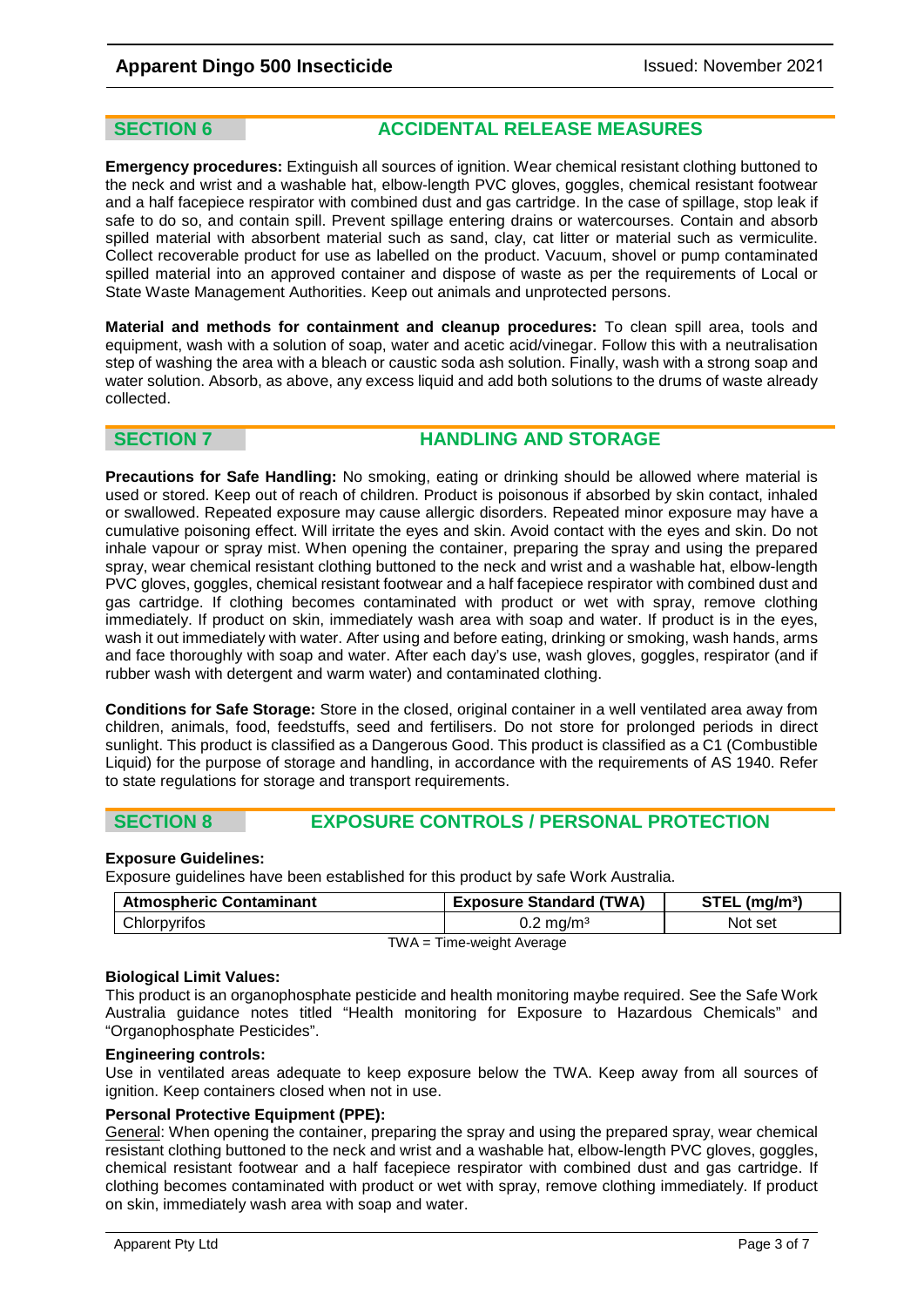# **SECTION 8 EXPOSURE CONTROLS / PERSONAL PROTECTION** (Continued)

If product is in the eyes, wash it out immediately with water. After using and before eating, drinking or smoking, wash hands, arms and face thoroughly with soap and water. After each day's use, wash gloves, goggles, respirator (and if rubber wash with detergent and warm water) and contaminated clothing.

Hygiene Measures: Product is poisonous if absorbed by skin contact, inhaled or swallowed. Repeated exposure may cause allergic disorders. Repeated minor exposure may have a cumulative poisoning effect. Will irritate the eyes and skin. Avoid contact with the eyes and skin. Do not inhale vapour or spray mist. After use and before eating, drinking or smoking, wash hands, arms and face thoroughly with soap and water. After each day's use, wash contaminated clothing and safety equipment.

# **SECTION 9 PHYSICAL AND CHEMICAL PROPERTIES**

| Tan - yellow coloured liquid.                                 |
|---------------------------------------------------------------|
|                                                               |
| Mercaptan odour (characteristic organophosphorus type odour). |
| No data.                                                      |
| No data.                                                      |
| No data.                                                      |
| Emulsifies in water.                                          |
| No data available.                                            |
| Combustible liquid (C1).                                      |
| Not corrosive.                                                |
| $>62^{\circ}$ C.                                              |
| This product is a Schedule 6 (S6) poison.                     |
| Emulsifiable Concentrate.                                     |
|                                                               |

# **SECTION 10 STABILITY AND REACTIVITY**

**Chemical Stability:** Product is considered stable in ambient conditions for a period of at least 2 years after manufacture.

**Conditions to avoid:** Do not store for prolonged periods in direct sunlight. Store away from sources of ignition.

**Incompatible materials:** Strong oxidising agents.

**Hazardous decomposition products:** When involved in a fire will emit toxic and noxious fumes.

**Hazardous reactions:** No particular reactions to avoid.

**SECTION 11 TOXICOLOGICAL INFORMATION**

No specific data is available for this product as no toxicity tests have been conducted on this product. Information presented is our best judgement based on similar products and/or individual components. As with all products for which limited data is available, caution must be exercised through the use of protective equipment and handling procedures to minimise exposure.

Excessive exposure may produce organophosphate type cholinesterase inhibition. Signs and symptoms of excessive exposure to chlorpyrifos may be headache, dizziness, in-coordination, muscle twitching, tremors, nausea, abdominal cramps, diarrhoea, sweating, pinpoint pupils, blurred vision, salivation, tearing, tightness in chest, excessive urination, convulsions. For chlorpyrifos, in animals, effects have been reported on the following organs: adrenal gland. Dose levels producing these effects were many times higher than any dose levels expected from exposure due to use of this product.

### *Potential Health Effects:*

### **ACUTE EFFECTS**

Swallowed: Harmful if swallowed. Acute oral LD<sub>50</sub> for similar products range from 230 to 310 ma/kg.

**Eye:** This product may cause eye irritation. Symptoms may include stinging and reddening of eyes and watering. If exposure is brief, symptoms should disappear once exposure has ceased.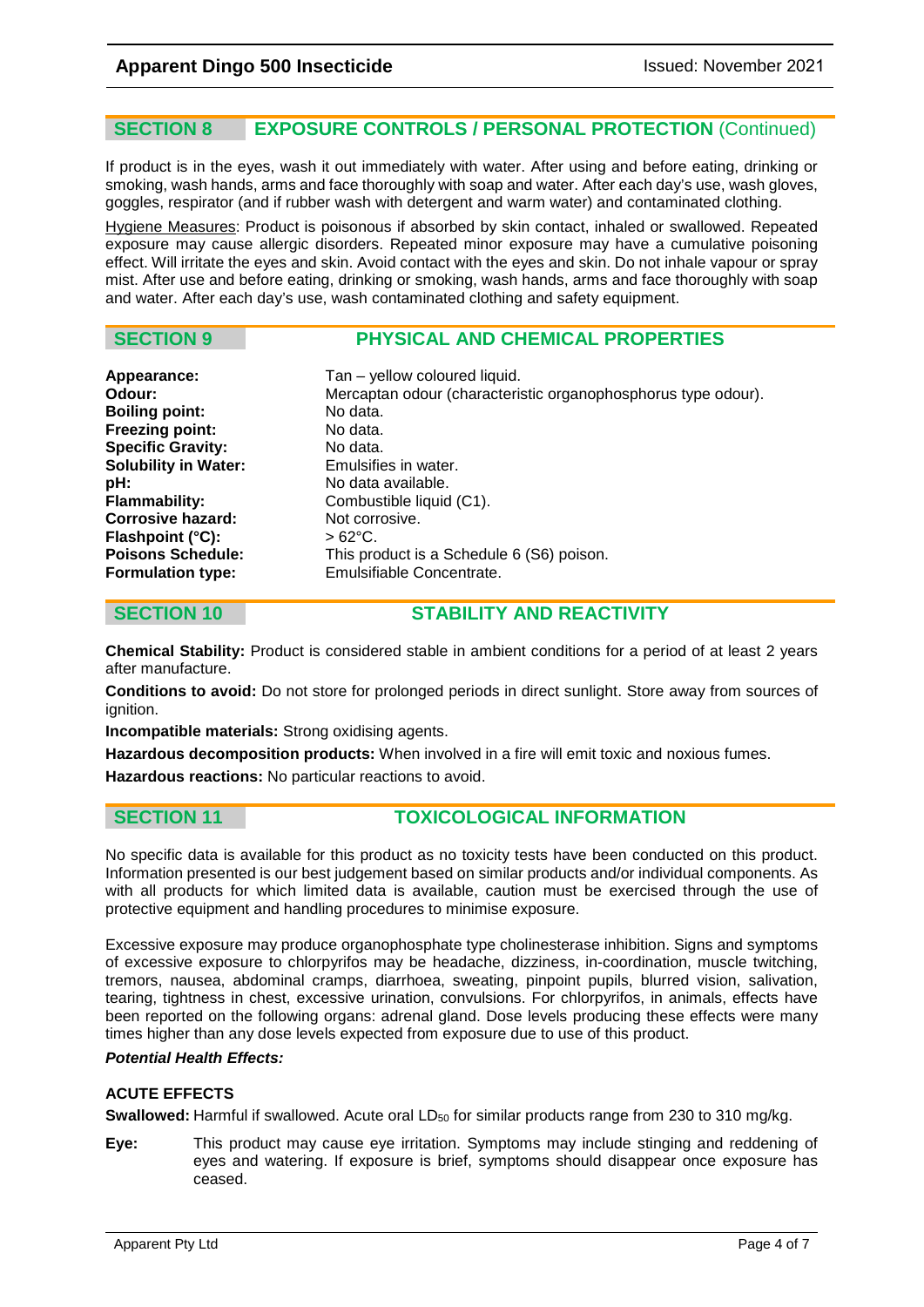# **SECTION 11 TOXICOLOGICAL INFORMATION** (Continued)

**Skin:** May cause mild irritation of the skin, but unlikely to be sensitising. A single prolonged exposure may result in material being absorbed in large amounts. Repeated minor exposure may have a cumulative poisoning effect.

**Inhaled:** Probably an inhalation irritant.

### **Long Term Exposure:**

**Chronic toxicity:** Repeated or prolonged exposure to organophosphates may result in the same effects as acute exposure including the delayed symptoms. Other effects reported in workers repeatedly exposed include impaired memory and concentration, disorientation, severe depression, irritability, confusion, headache, speech difficulties, delayed reaction times, nightmares, sleepwalking, and drowsiness or insomnia. Human volunteers who ingested 0.1 mg/kg/day of chlorpyrifos for 4 weeks showed significant plasma cholinesterase inhibition.

**Reproductive effects:** Current evidence indicates that chlorpyrifos does not adversely affect reproduction. No effects on reproduction occurred in a three-generation study with rats fed dietary doses as high as 1 mg/kg/day.

**Teratogenic effects:** Available evidence suggests that chlorpyrifos is not teratogenic. No teratogenic effects in offspring were found when pregnant rats were fed doses as high as 15 mg/kg/day for 10 days.

**Mutagenic effects:** There is no evidence that chlorpyrifos is mutagenic.

**Carcinogenic effects:** There is no evidence that chlorpyrifos is carcinogenic.

**Organ toxicity:** Chlorpyrifos primarily affects the nervous system through inhibition of cholinesterase, an enzyme required for proper nerve functioning.

**Fate in humans and animals:** Chlorpyrifos is readily absorbed into the bloodstream through the gastrointestinal tract if it is ingested, through the lungs if it is inhaled, or through the skin if there is dermal exposure. In humans, chlorpyrifos and its principal metabolites are eliminated rapidly with a half-life in the blood of approximately 1 day. Chlorpyrifos is eliminated primarily through the kidneys. Chlorpyrifos does not have a significant bioaccumulation potential. Following intake, a portion is stored in fat tissues but it is eliminated in humans, with a half-life of about 62 hours.

# **SECTION 12 ECOLOGICAL INFORMATION**

**Environmental Toxicology:** Chlorpyrifos is moderately to very highly toxic to birds. Acute oral LD<sub>50</sub> = 8.41 mg/kg (pheasants), 112 mg/kg (mallard ducks), 21.0 mg/kg (house sparrows), and 32 mg/kg (chickens). At 125 ppm, mallards laid significantly fewer eggs. There was no evidence of other changes in hens fed dietary levels of 50 ppm of chlorpyrifos. Chlorpyrifos is very highly toxic to freshwater fish, aquatic invertebrates and estuarine and marine organisms. Cholinesterase inhibition was observed in acute toxicity tests of fish exposed to very low concentrations of this insecticide. The 96-hour  $LC_{50} = 0.009$ mg/L (mature rainbow trout), 0.098 mg/L (lake trout), 0.806 mg/L (goldfish), 0.01 mg/L (bluegill), and 0.331 mg/L (fathead minnow). When fathead minnows were exposed to a similar product for a 200-day period during which they reproduced, the first generation of offspring had decreased survival and growth, as well as a significant number of deformities. This occurred at approximately 0.002 mg/L exposure for a 30-day period. Chlorpyrifos accumulates in the tissues of aquatic organisms. Studies involving continuous exposure of fish during the embryonic through fry stages have shown bioconcentration values of 58 to 5100. Due to its high acute toxicity and its persistence in sediments, chlorpyrifos may represent a hazard to sea bottom dwellers. Smaller organisms appear to be more sensitive than larger ones. Aquatic and general agricultural uses of chlorpyrifos pose a serious hazard to wildlife and honeybees.

### **Environmental Fate:**

Based largely or completely on information for chlorpyrifos. The photolysis half-life in water is 3-4 weeks. In the atmospheric environment, material is estimated to have a tropospheric half-life of 1.4 hours. Degradation is expected in the soil environment within days to weeks. Under aerobic soil conditions the half-life is generally 30-60 days. Expected to be relatively immobile in the soil ( $K_{\text{oc}} > 5000$ ).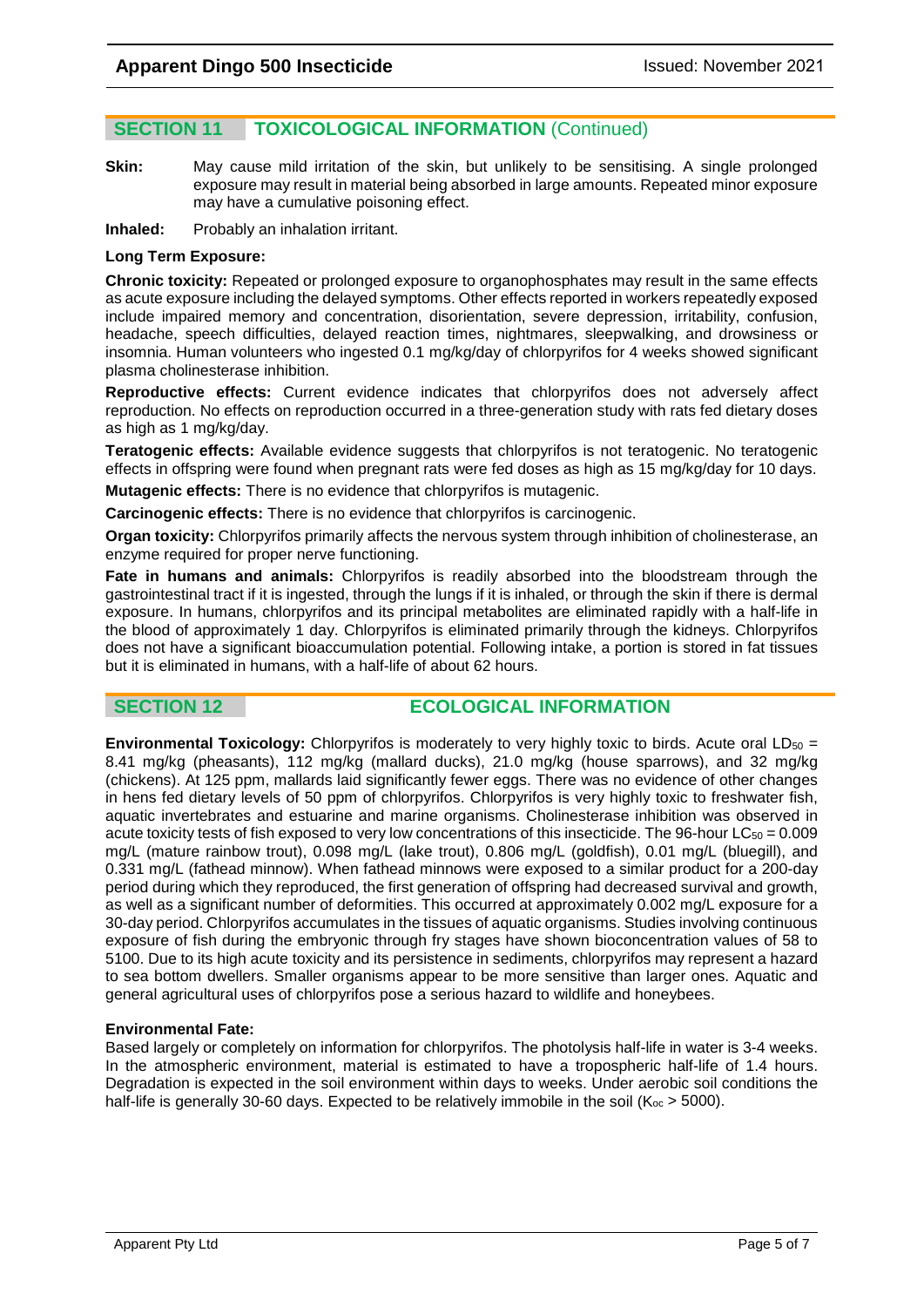**SECTION 13 DISPOSAL CONSIDERATIONS**

**Spills and Disposal:** Persons involved in cleanup require adequate skin protection - see Section 8. Keep material out of streams and sewers. Dispose of drummed wastes, including decontamination solution in accordance with the requirements of Local or State Waste Management Authorities. In rural areas contact ChemClear [http://www.chemclear.com.au](http://www.chemclear.com.au/) for help with collection of unwanted rural chemicals.

**Disposal of empty containers:** Triple-rinse containers before disposal. Add rinsings to spray tank. Do not dispose of undiluted chemicals on site. If recycling, replace cap and return clean containers to recycler or designated collection point. If not recycling, break, crush, or puncture and deliver empty packaging to an approved waste management facility. If an approved waste management facility is not available, bury the empty packaging 500 mm below the surface in a disposal pit specifically marked and set up for this purpose, clear of waterways, desirable vegetation and tree roots, in compliance with relevant local, state or territory government regulations. Do not burn empty containers or product.

EXPLOSION WARNING: "EMPTY" containers may contain liquid and/or vapour residue which can be explosive if exposed to an ignition source at temperatures above 90°C. Such conditions may occur during cutting or welding. DO NOT cut or weld these containers.

# **SECTION 14 TRANSPORT INFORMATION**

**Road & Rail Transport:** This product is classified as a Dangerous Goods under the Australian Code for the Transport of Dangerous Goods by Road and Rail. UN 3018 PESTICIDES, ORGANOPHOSPHORUS, LIQUID, TOXIC. Packaging Group III. Hazchem 2X. Hazard Identification number 60. Australian Standards Initial Emergency Response Guide No. 35. This product is a Combustible Liquid (C1).

This product is a Schedule 6 Poison (S6) and must be stored, transported and sold in accordance with the relevant Health Department regulations.

### **SECTION 15 REGULATORY INFORMATION**

Under the Standard for Uniform Scheduling of Medicines and Poisons (SUSMP), this product is a Schedule 6 poison.

This product is registered with the Australian Pesticides and Veterinary Medicines Authority. APVMA number 65160.

This product is classified as a Hazardous Substance under the criteria of Safe Work Australia. Xn: Harmful, Xi: Irritant.

This product is classified as a Dangerous Good according to the ADG Code (7<sup>th</sup> Ed).

*Requirements concerning special training:* 

Check State or Territory regulations that require people who use pesticides in their job or business to have training in the application of the materials.

# **SECTION 16 OTHER INFORMATION**

Issue Date: 5 November 2021. Valid for 5 years till 5 November 2026 (Correcting GHS classification).

Key to abbreviations and acronyms used in this SDS:

- ADG Code: Australian Dangerous Goods Code (for the transport of dangerous goods by Road and Rail).
- Carcinogen: An agent which is responsible for the formation of a cancer.<br>Genotoxic: Capable of causing damage to genetic material, such as DN
- Capable of causing damage to genetic material, such as DNA.
- Mutagenic: Capable of inducing a genetic mutation in an organism.
- LD<sub>50</sub>: Median Lethal Dose. A statistically derived single dose of a substance that can be expected to cause death in 50% of dosed animals.
- PPE: Personal protective equipment.

Teratogen: An agent capable of causing abnormalities in a developing foetus.

TWA: The Time Weighted Average airborne concentration over an eight-hour working day, for a five day working week over an entire working life.